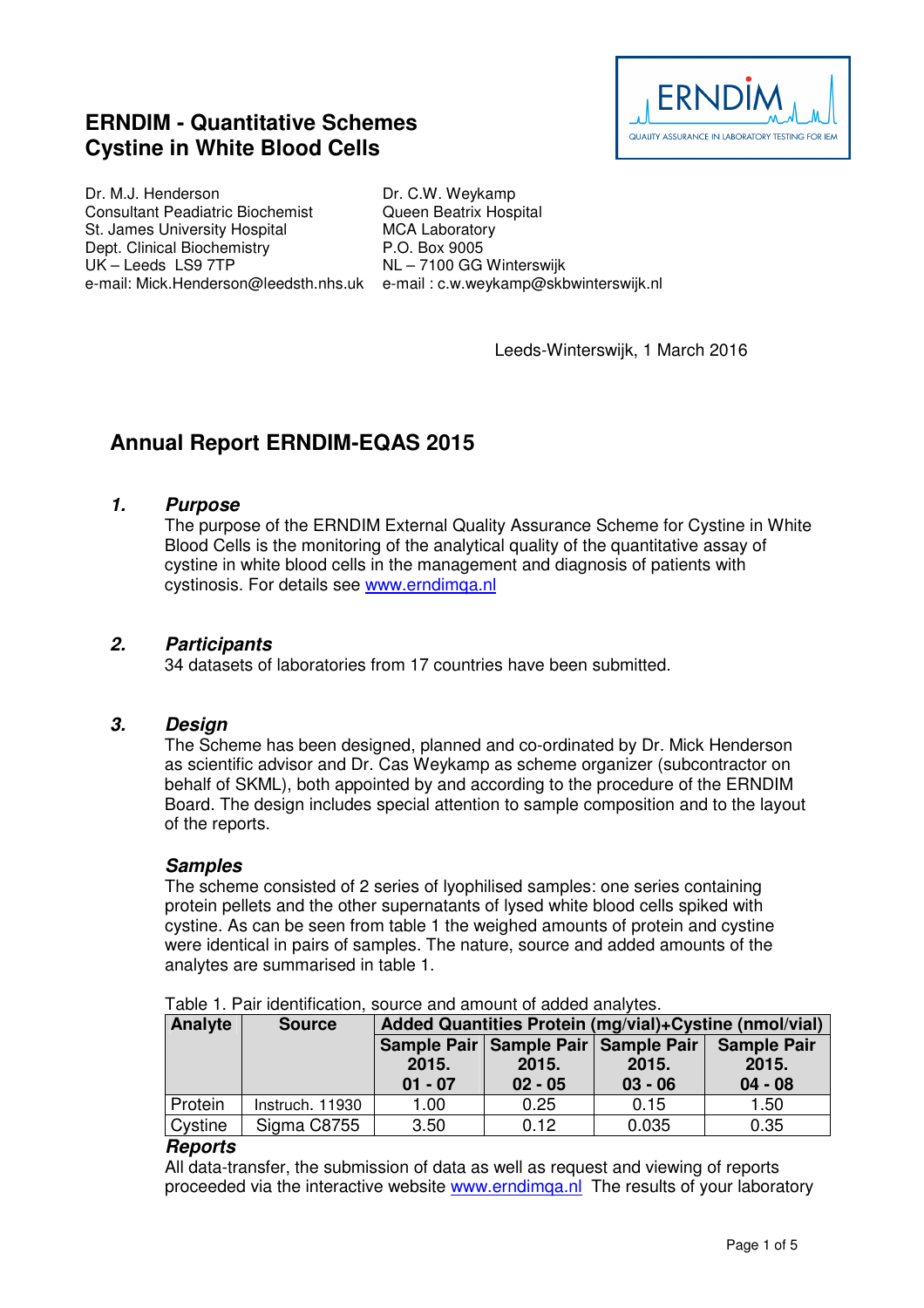are confidential and only accessible to you (with your name and password). The anonymised mean results of all labs are accessible to all participants. Statistics of the respective reports are explained in the general information section of the website.

An important characteristic of the website is that it supplies short-term and long-term reports.

**Short-term reports** on the eight individual specimens are available two weeks after the submission deadline and provide up-to-date information on analytical performance. Although technically reports could be immediately available a delay time of 14 days has been introduced to enable the scientific advisor to inspect the results and add his comment to the report.

The **annual long-term report** summarises the results of the whole year.

A second important characteristic of the ERNDIM website is the different levels of detail of results which allows individual laboratories the choice of fully detailed and/or summarised reports.

The "Analyte in Detail" is the most detailed report and shows results of a specific analyte in a specific sample.

A more condensed report is the "Current Report" which summarises the performance of all analytes in a specific sample.

The Annual Report summarizes all results giving an indication of overall performance for all analytes in all 8 samples.

Depending on the responsibilities within the laboratory participants can choose to inspect the annual report (QC managers) or all (or part of) detailed reports (scientific staff).

# **4. Discussion of Results in the Annual Report 2015**

In this part the results as seen in the annual report 2015 will be discussed. Please print out your annual report from the website when you follow the various aspects below and keep in mind that we only discuss the results of "all labs". It is up to you to inspect and interpret the results of your own laboratory.

#### **4.1 Accuracy**

A first approach to evaluating your performance in terms of accuracy is comparison of your mean values in the eight samples with those of all labs. This is shown in the columns "your lab" and "all labs" under the heading "Accuracy". For example for protein the mean of all labs is 0.676 mg/vial, with which you can compare the mean of your lab.

## **4.2 Recovery**

A second approach to describe accuracy is the percentage recovery of added analyte. In this approach the amounts of weighed quantities added to the samples are the assumed target values after adjustment for blank values. The correlation between weighed amounts (on the x-axis) and your measured quantities (on the y-axis) has been calculated. The slope of the resulting relationship ( $a$  in  $y = ax + b$ ) in this formula multiplied by 100% is your recovery of the added amounts. The outcome for your lab in comparison to the median outcome of all labs is shown in the column "Recovery".

It can be seen that the mean recovery of cystine is 94% and of protein is 92%, which is excellent and very reassuring. We are all measuring the same thing.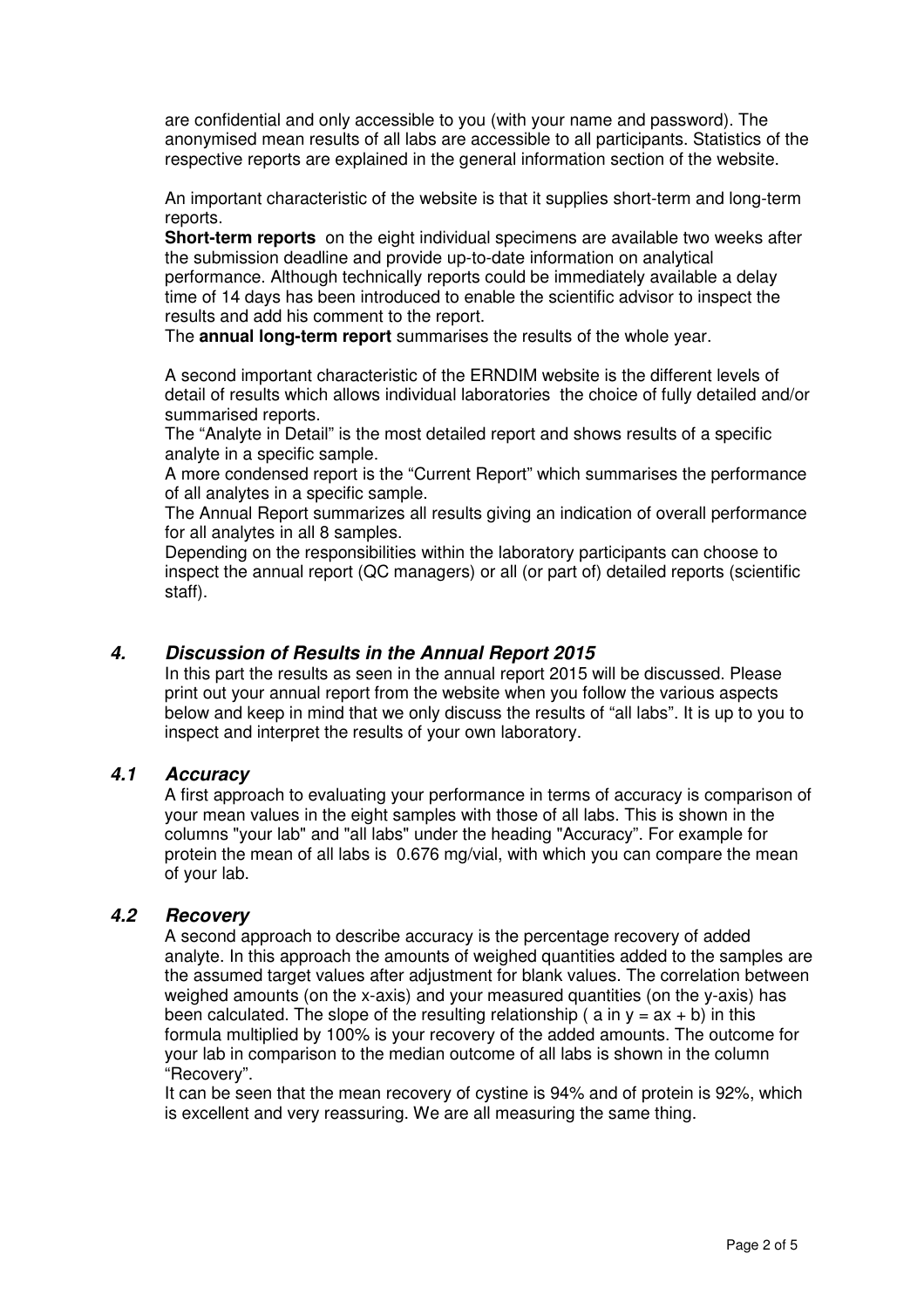# **4.3 Precision**

Reproducibility is an important parameter for the analytical performance of a laboratory and is addressed in the schemes' design. Samples provided in pairs can be regarded as duplicates from which CV's can be calculated. The column "Precision" in the annual report shows your CV's in comparison to median values for all labs. The best median CV is observed for protein (7.7%).

#### **4.4 Linearity**

Linearity over the whole relevant analytical range is another important parameter for analytical quality and is also examined within the schemes. A comparison of the weighed quantities on the x-axis and your measured quantities on the y-axis allows calculation of the coefficient of regression (**r**). The column "Linearity" in the annual report shows your **r** values in comparison to the median **r** values for all labs. Ideally the **r** value is close to 1.000 and this is indeed observed with values between 0.991 and 0.996 for the respective analytes.

## **4.5 Interlab CV**

For comparison for diagnosis and monitoring of treatment for one patient in different hospitals and for use of shared reference values it is essential to have a high degree of harmonization between results of laboratories. Part of the schemes' design is to monitor this by calculating the Interlaboratory CV. This, along with the number of laboratories who submitted results is shown in the column "Data all labs" in the annual report. We see an interlab CV of 17.1% for protein and of 38.8% for cystine (nmol  $\frac{1}{2}$ ) cys/mg protein).

#### **4.6 Number of participating labs and submitting results**

36 labs received specimens, of which 2 did not submit results and 1 did not submit sufficient results to allow calculation of the annual report.

#### **4.7 Interrelationships between results**

Cystine (nmol ½ cys/mg protein) is a ratio of the assays of cystine (nmol/aliquot) and protein. The precision will be the cumulated precision of both assays.

#### **4.8 Report in correct numbers**

As we have indicated in previous reports it is important to report in the correct units. Although we feel that nearly all labs do that now, some strange results of individual labs might be traced back to "clerical errors". So if you have a deviating result, please check if you reported your result in the correct units.

# **4.9 Your performance: red and green flags**

After some years of discussion and planning a system to judge performance of individual laboratories is implemented starting from January 2009. In the annual report of an individual laboratory red flags indicate poor performance for accuracy, precision, linearity and recovery. Amino acids with satisfactory performance for at least three of the four parameters (thus no or only one red flag or no result) receive a green flag. Thus a green flag indicates satisfactory performance for analysis of that particular amino acid while a red flag indicates that your laboratory has failed to attain satisfactory performance. Criteria for red flags can be found in the general information on the website (general information; interactive website, explanation annual report).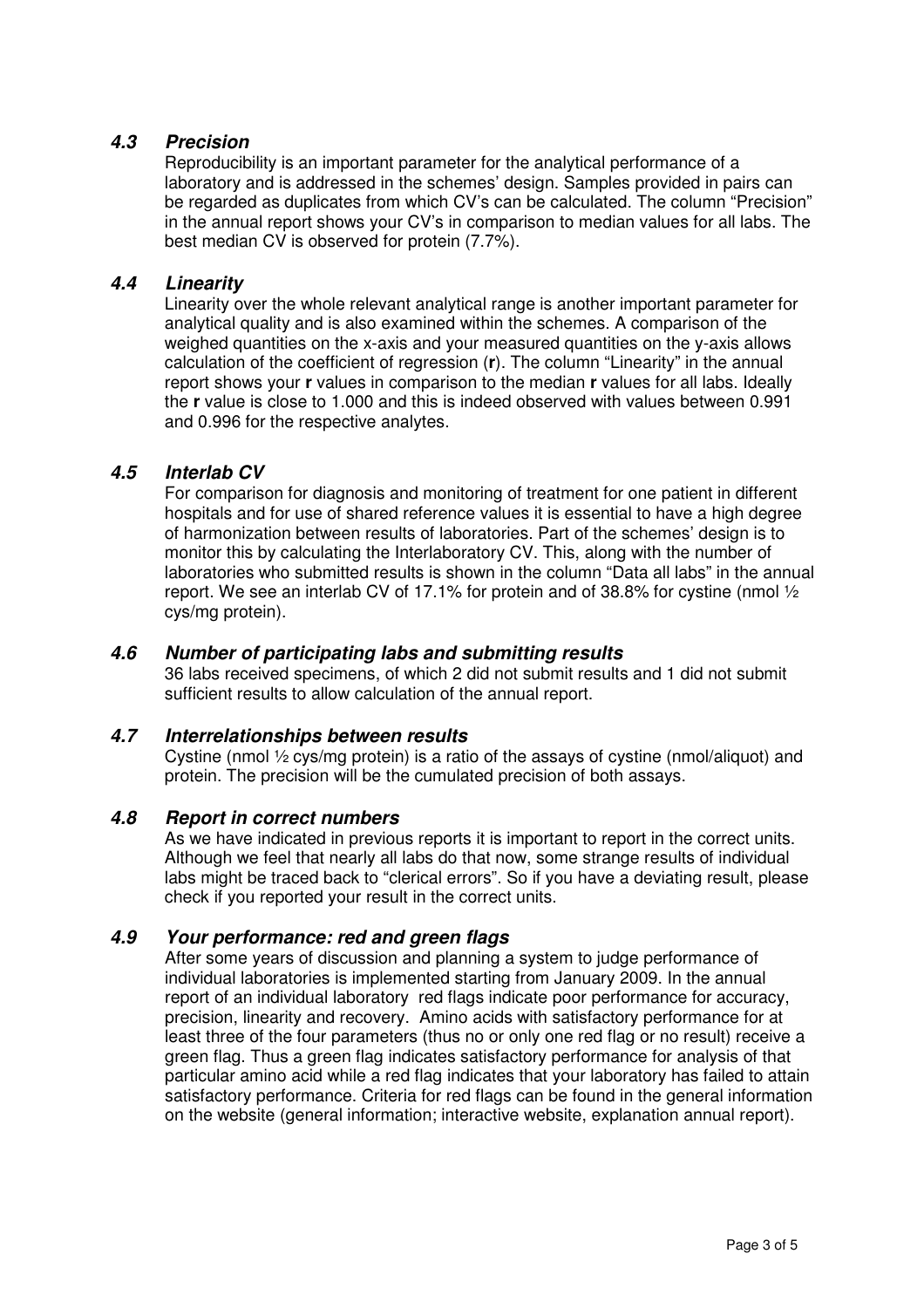# **4.10 Protein**

This year we included some samples with low protein content. This was intentionally challenging and reflects the real life situation where some white cell isolates have a poor recovery. Each laboratory must have its own rejection criterea for when results are unlikely to be reliable. But also its just as important for the protein result to be accurate and precise as for the cystine. The majority of labs coped well with all samples, as can be seen from the 'analyte in detail' reports. Look particularly at sample numbers 2, 3 and 6. However a small minority were outliers with results up to ten times higher than the reported mean.

One piece of advise from my own lab in Leeds would be to review your standardisation. We changed to having a four point standard curve (0, 250, 500 and 1000 mg/L) some years ago and saw improvement at the lower values after this.

# **4.11 Poor Performance Policy**

A wide dispersion in the overall performance of individual laboratories is evident. Table 2 shows the percentage of red flags observed. 67% of the laboratories have no red flag at all and thus have attained excellent overall performance. In contrast, at the other extreme there are also 9% of laboratories with more than 25% red flags. Following intensive discussion within the ERNDIM board and Scientific Advisory Board (SAB) and taking into account feedback from participants we have been able to agree on a harmonised scoring system for the various branches of the Diagnostic Proficiency schemes and qualitative schemes. We have also tested a scoring system for the quantitative schemes as described in our Newsletter of Spring 2009. In parallel to this the SAB has agreed levels of adequate performance for all the schemes and these will be re-evaluated annually. The scoring systems have been carefully evaluated by members of the SAB and have been applied to assess performance in our schemes from 2007 onwards. The ERNDIM Board has decided that the Scientific Advisor will judge the performance of the individual laboratories based on these levels of satisfactory performance and issue a letter of advice of failure to achieve satisfactory performance to those laboratories which do not achieve satisfactory performance. The letter is intended to instigate dialogue between the EQA scheme organiser and the participating laboratory in order to solve any particular analytical problems in order to improve quality of performance of labs in the pursuit of our overall aim to improve quality of diagnostic services in this field.

| % Red Flags seen<br>in Annual Report | <b>Percentage Labs</b><br>In this Category | <b>Cumulative Percentage</b><br>Of Labs |
|--------------------------------------|--------------------------------------------|-----------------------------------------|
| >25%                                 | 9%                                         | 9%                                      |
| $20 - 25%$                           | 6%                                         | 15%                                     |
| $15 - 20%$                           | 9%                                         | 24%                                     |
| $10 - 15%$                           | 3%                                         | 27%                                     |
| $5 - 10%$                            | 6%                                         | 33%                                     |
| $0 - 5%$                             | 0%                                         | 33%                                     |
| $0\%$                                | 67%                                        | 100%                                    |

#### Table 2. Percentage Red Flags

# **4.12 Certificates**

As for other schemes the performance as it is indicated by the red/green flags in the individual laboratories annual report is summarised in the new style of annual participation certificate. The certificate lists the total number of amino acids in the scheme, the number for which results have been submitted and the number for which satisfactory performance has been achieved. It is important to bear in mind that the certificate has to be backed up by the individual annual report in the case of internal or external auditing.